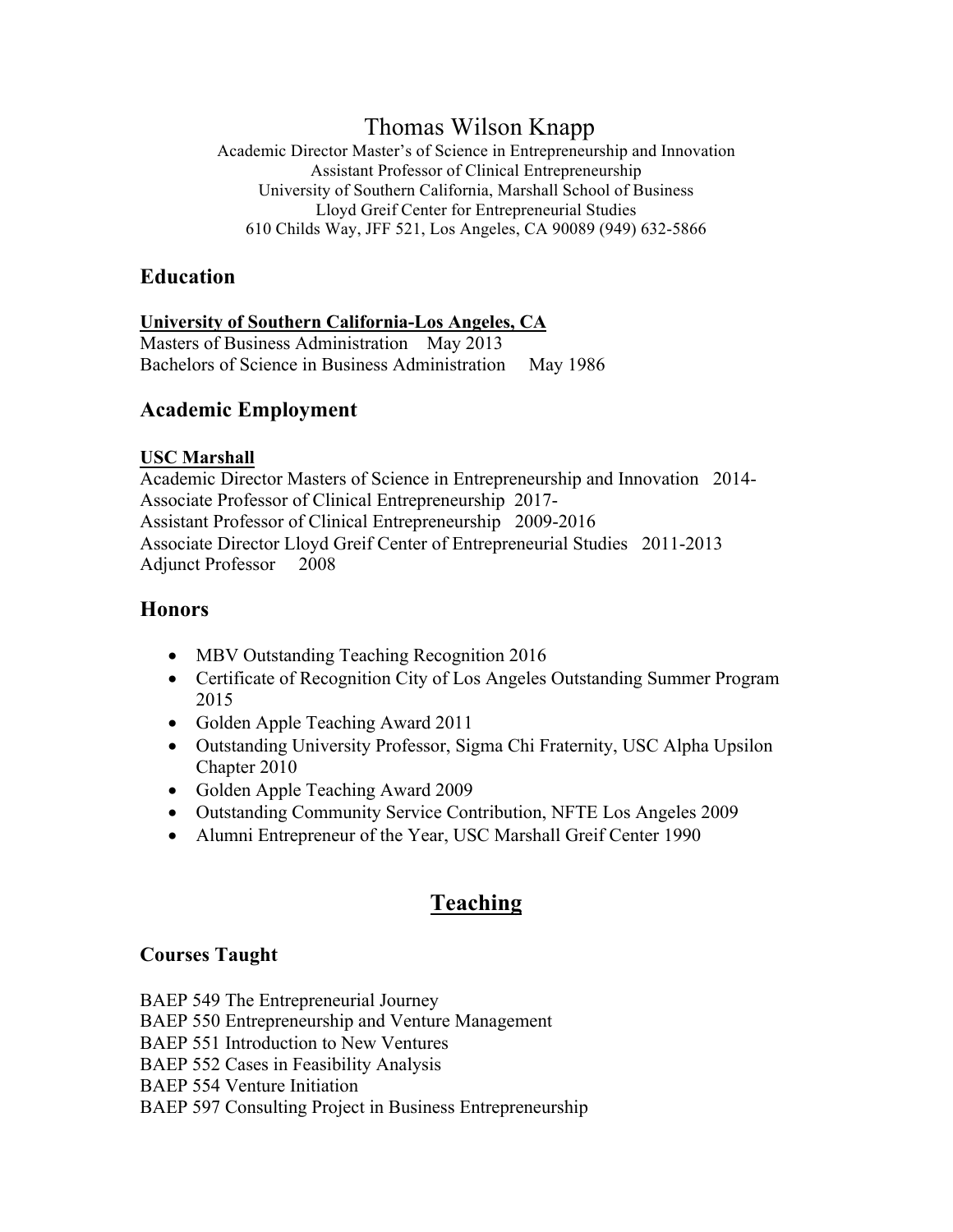GSBA 573 Managing Strategic Change and Implementation GSBA 574 The Executive of the Future BAEP 450 Fundamentals of Entrepreneurship BAEP 451 The Management of New Enterprises BAEP 452 Feasibility Analysis BAEP 453 Venture Management BAEP 454 Entrepreneurial Business Plan BAEP 454 Venture Initiation: Launching and Scaling Your Startup BAEP 499 Applied Entrepreneurial Feasibility Lab BAEP 480 Entrepreneurial Family Business BUAD 104 Learning International Commerce CORE 195 Exploring Entrepreneurship

# **Curriculum Development**

BAEP 549 a 2-unit course for MSEI Program. Updated the course objectives and assignments to fit in a 5-day structure for an intensive learning experience. Focused on early stage entrepreneurial lessons with an emphasis on Effectual Thinking and Entrepreneurial Mindset. Introduced living cases with early stage entrepreneurs challenging the students to look for new solutions in education, online and retail channels.

BAEP 551 a 3-unit course for the MBV Program. Updated the course objectives and assignments to adjust for 7-session format over a semester period. Developed activities and learning exercises that focused on entrepreneurial thinking as opposed to "Military Thinking". Created assignments that focused on effectual logic and evaluated and created strategies on entrepreneurial ventures with military connections.

BAEP 554 Venture Initiation the capstone course in the MBA and MSEI programs. Focused on the Lean Launchpad strategy of using customer discovery to help build a venture when I updated this course. Brought in elements from the successful NSF I-Corps courses for students to use as they developed their ventures. Engaged the local startup community as mentors and lecturers including a Final pitch night at UpFront Ventures.

BAEP 454 Venture Initiation: Launching and Scaling Your Startup is the capstone course of the undergraduate program. Refreshed this course using the online tool LaunchPad Central to have students focus on the Business Model Canvas. Emphasized pitching and presenting the business model along with deeper customer discovery.

GSBA 573 and 574 are courses taught during the final session of the GEMBA program. Worked with the Academic Director to update the entrepreneur portion of the final session to make it more impactful and relevant to this international focused group of students. Developed living cases and brought in guest entrepreneurs with international experience to challenge the students to identify new outcomes for existing solutions.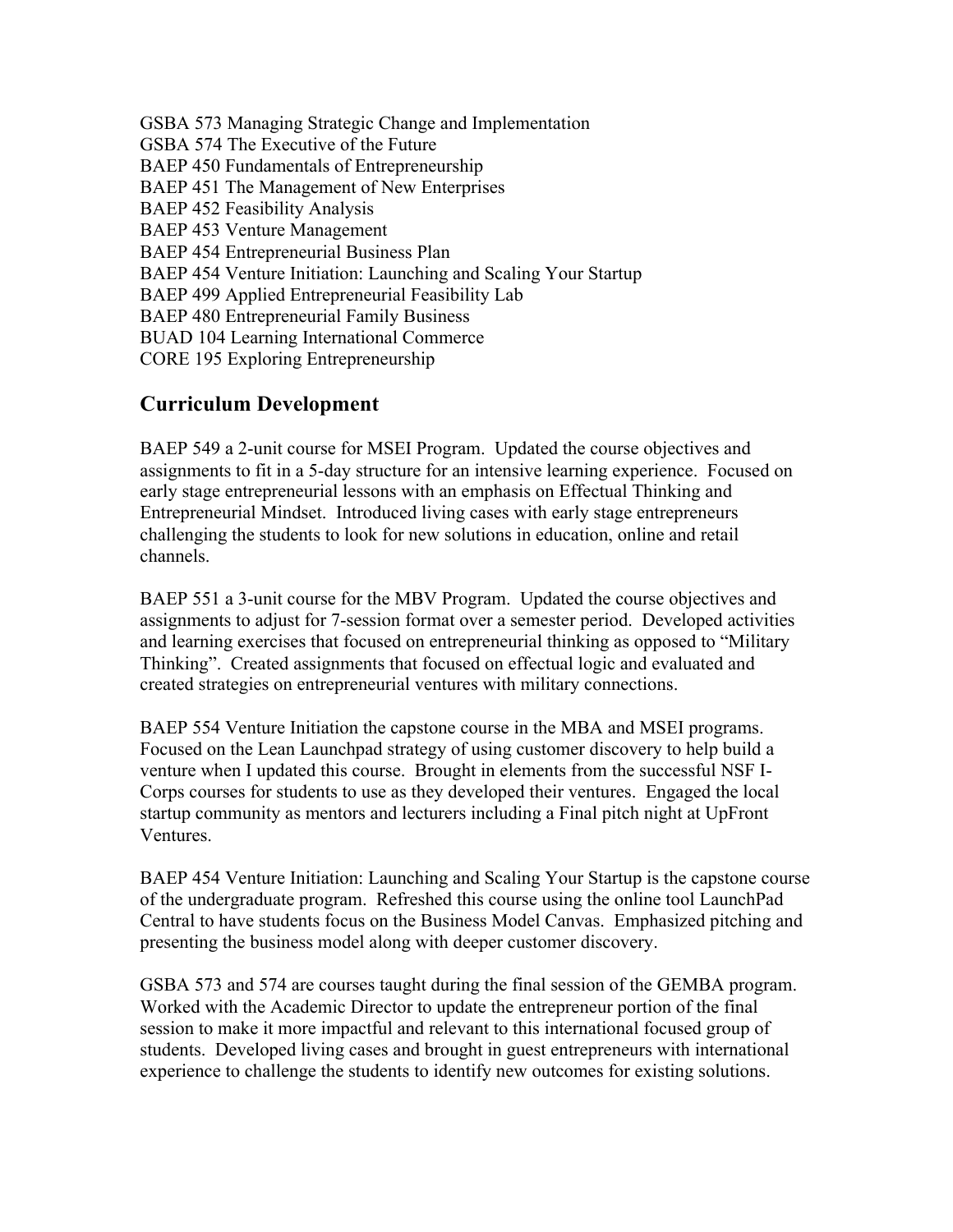BUAD 104 Learning International Commerce is a course for First Year students to learn and explore best practices of doing business in a foreign country. I have developed and lead trips to Australia, Argentina and Japan. Each country requires new readings and updated lesson plans based around current business environment and political change. Developed strategy and identified and garnered startup companies to present or visit while in country. Set-up over 20 in person visits at new companies such as Grimoldi, Westfield Properties, InfoBae, Arcor, Accenture and Wormhole.

BAEP 550 Entrepreneurship and Venture Management is a 1.5-unit course for the Full-Time MBA program. Developed the new course to meet the demands of the students for more variety in elective classes. Built curriculum to be taught in a 8-week timeframe and still deliver the impact needed to understand the entrepreneurial mindset, how to identify opportunity and the steps needed to acquire customer feedback. Launched 2 sessions in the Spring of 2015.

BAEP 480 Entrepreneurial Family Business is a course developed to teach the unique challenges faced by family lead companies as they look for opportunities to pass on the firm to future generations. Researched and met with other leaders in the field before building a completely new course for USC Marshall. Built curriculum, developed assignments, implemented textbook and readings and launched the course. Continues to be a successful course offered year round.

Developed, successfully launched and taught 2-unit Entrepreneurial Feasibility Lab, BAEP 499 that was used as a model for updating the curriculum for BAEP 453 Venture Management. Developed strategies and content to instruct students how to launch microventures with limited capital so they would better understand the challenges facing new enterprises.

#### **NSF National Science Foundation – Arlington, VA**

National Educator NSF I-Corps National Innovation Network October 2014-Present

#### Lead Instructor (1-10 faculty members nationwide) National Innovation Network I-Corps program.

Lead and Educate Professors and PhD students from Universities around the country in developing business strategies to help commercialize the technology they have developed in their University labs. Participating University Professors and PhD students include Stanford, MIT, Harvard, Georgia Tech, UC Berkley, UC San Diego, Cal Tech, University of Michigan, among others.

"I-Corps prepares scientists and engineers to extend their focus beyond the laboratory, and broadens the impact of select, NSF-funded, basic-research projects. This program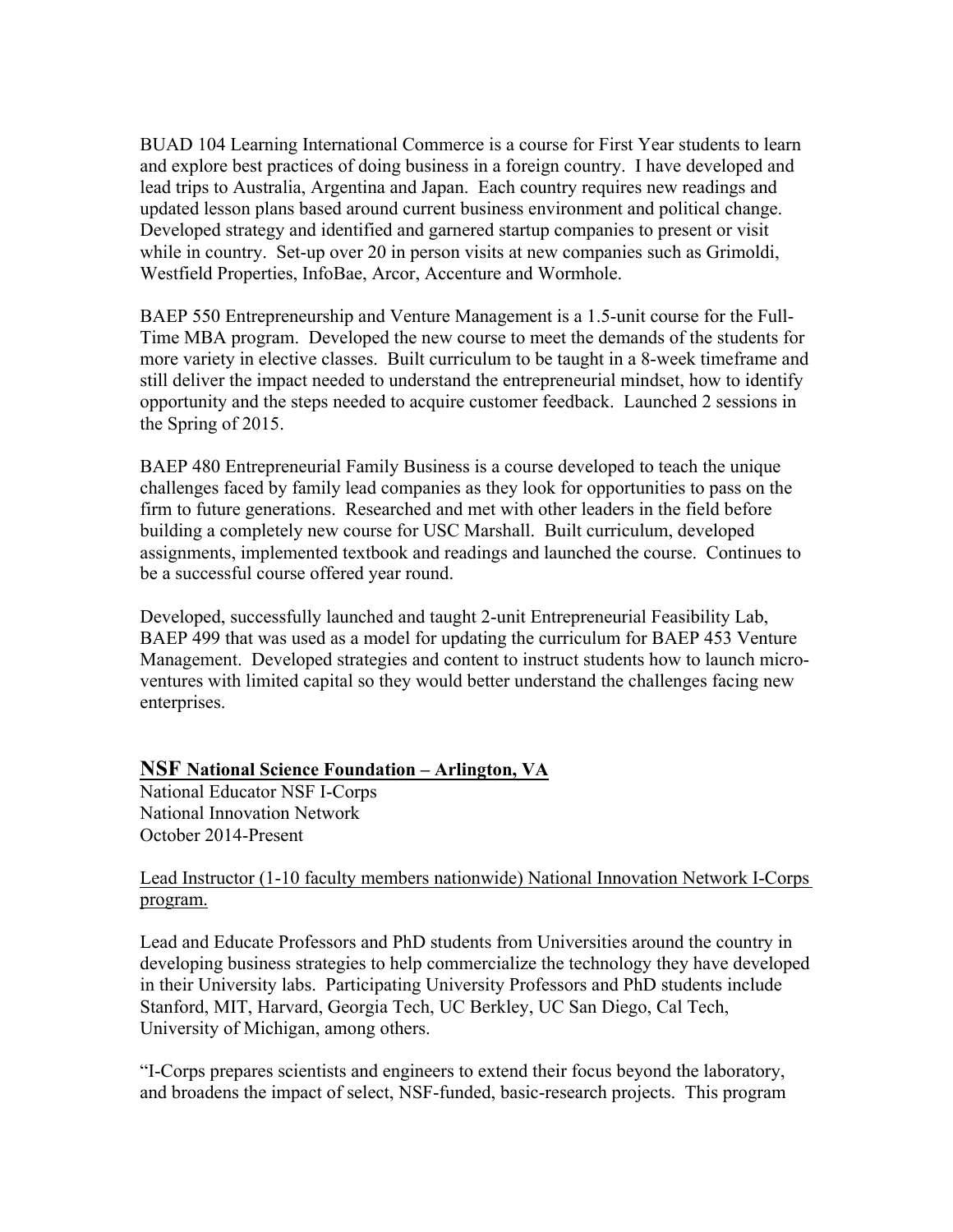teaches NSF grantees to identify valuable product opportunities that can emerge from academic research, and offers entrepreneurship training to participants by combining experience and guidance from established entrepreneurs through a targeted curriculum."

- Lead Instructor National Faculty: Fall Cohort III Los Angeles October 2016
- National Faculty: Spring Cohort II Los Angeles April 2016
- Faculty: Fall Cohort II Los Angeles October 2015
- Adjunct Faculty: Winter Cohort I San Francisco 2015
- Adjunct Faculty: Fall Cohort II Los Angeles October 2014

#### **USC Summer Programs Exploring Entrepreneurship**

As Program Director of the 4-week Summer Program for High School students where students earn college credit while attending class each day from 9:00-4:00. Established teaching team of 8 professors to lead in the classroom, built curriculum and course plans and identify and arrange for guest entrepreneurs at different stages in their careers to share on campus. In addition we go out into the business world for 4-5 field trips at companies such as New Deal Studios, UpFront Ventures, Idealab, Active, American Apparel and Start Engine.

## **Service**

#### **University:**

- USC University Club 2011-2013
	- o President
	- o Vice President
	- o Member Board of Councilors
	- o Member Strategic Planning Committee
- USC Parent Leadership Circle 2014- 2017
	- o Member Executive Committee
- Viterbi Maseeh Entrepreneurial Prize Competition 2010-2012
	- o Lead educator

#### **Marshall:**

- Committee on Technology 2013-2016
- MCP Meals with Faculty Mentors program 2013-
- Marshall Faculty Elective Advisor 2009-
- Marshall Committee for Undergraduate Programs 2009-2013
- Marshall Corporate Council 2011-2013
- Marshall Admissions, Merit Scholars Interviews 2011-2013
- Marshall Undergraduate Advising Search Committee 2012
- Marshall Undergraduate Curriculum Committee 2011-2012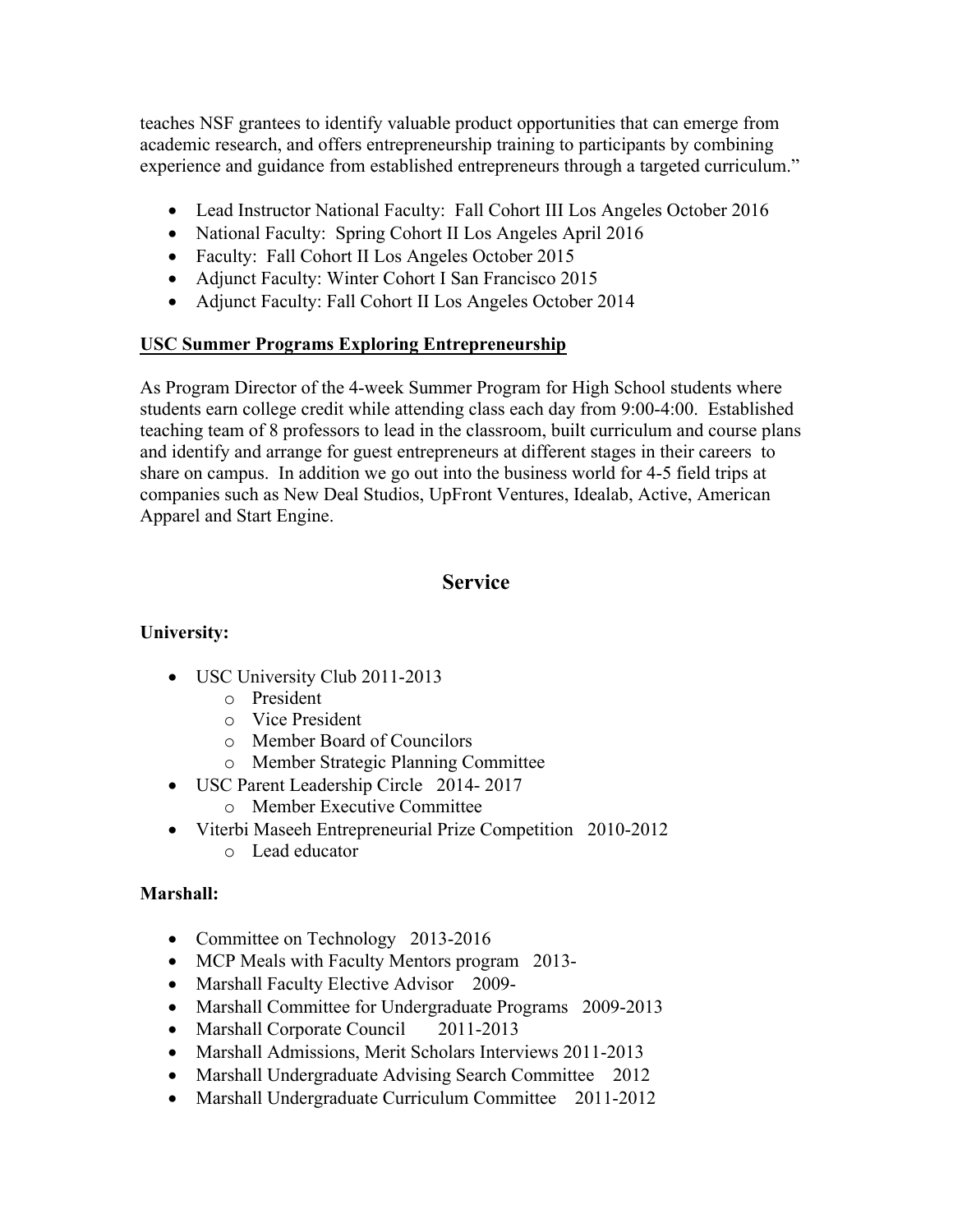- Global and Discovery Scholar Submission Committee 2012
- Marshall Business Floor Advisor, Faculty Advisor 2011-2012
- Marshall Bendheim Executive in Residence Program 2011-2012
- Marshall Strategic Planning Initiatives 2011

#### **Lloyd Greif Center:**

- Undergraduate Coordinator 2009-
- Undergraduate Curriculum Committee 2015-
- Homecoming Event, Event Chairman 2010-2013
- New Venture Seed Competition, Director 2011-2013
- Networking Day Alumni/Students Committee Chair 2011-2012

#### **Presentations and Conferences:**

- I-Corps National Faculty Meeting 2015, NSF National Science Foundation, Washington DC, Presenter. (December 8, 2015).
- Education Uncubed, Uncubed, New York City, NY, Attendee. (November 2, 2015).
- Encore Alumni USC, USC Alumni Association and Career Center, Los Angeles, Presenter. (October 29, 2015).
- YPO Entrepreneurial Energy, Young Presidents Organization, Los Angeles, Presenter. (July 8, 2015).
- YPO Entrepreneurial Energy, Young Presidents Organization, USC, Presenter. (July 9, 2014).
- USC Homecoming Weekend, USC Alumni Association, Tutor Campus Center, Presenter. (November 9, 2012).
- West Coast Research Symposium, USC Greif Center for Entrepreneurial Studies, Los Angeles, CA, Attendee. (September 7, 2012).
- USC Marshall Bay Area Entrepreneur Day, USC Marshall Partners, Box Headquarters, Palo Alto CA, Presenter. (May 1, 2012).
- USC Homecoming Weekend, USC Alumni Association, Tutor Campus Center, Presenter. (November 11, 2011).
- USC Family Weekend, USC Marshall, Hoffman Hall, Presenter. (October 28, 2011).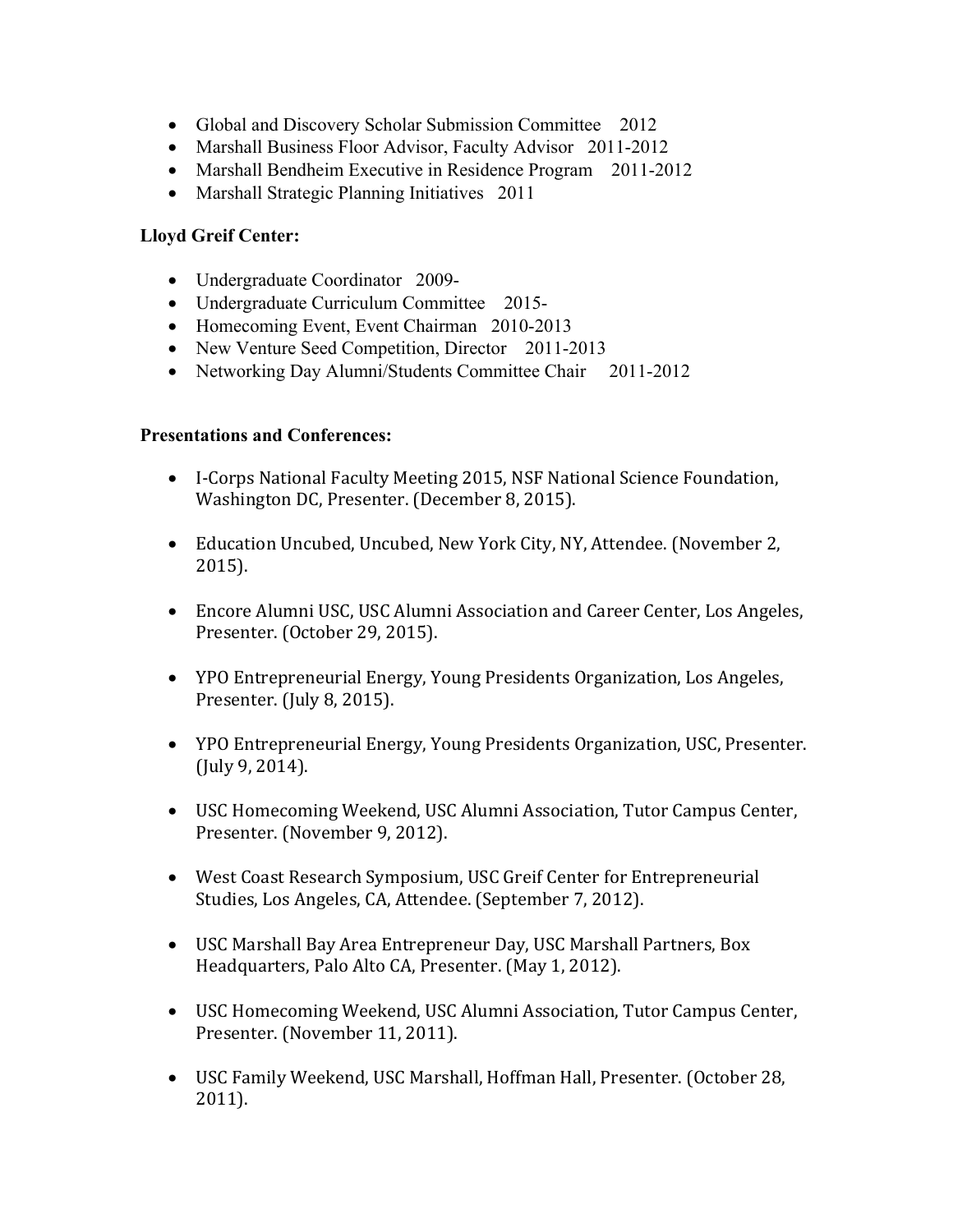- Global Consortium for Entrepreneurship Centers, USC Greif Center, USC Campus, "Attendee", Attendee. (October 22, 2011).
- USC Marshall Admitted Student Reception, Faculty Speaker, Town and Gown.  $(April 2011)$
- Kairos Global Summit, Kairos Society, New York City, "Presenter and Panel Participant", Session Chair. (February 25, 2011).
- SIMA Boot Camp, Surf Industry Manufacturers Association, Huntington Beach, "Keynote Speaker", Presenter. (November 8, 2010).
- SIFE World Congress, Students in Free Enterprise, Anahiem, California, "Judging Panel for Finalists", Judge. (October 11, 2010).
- Kairos Global Summit, Kairos Society, New York City, "Faculty Advisor for USC Chapter; Largest Delegation", Session Chair. (April 17, 2010).
- Board Retailers Association Retail Summit, Board Retailers Association, Huntington Beach, "Keynote Speaker", Presenter. (April 22, 2009).
- SIMA Boot Camp, Surf Industry Manufacturers Association, Huntington Beach, Session Chair. (March 19, 2009).
- Sigma Alpha Epsilon Scholarship Dinner, Sigma Alpha Epsilon, Los Angeles, "Keynote Speaker". (February 24, 2009).

# **Professional Work Experience**

#### **Blue Jay Bay Ventures/ DW Investments-Costa Mesa, CA**

Partner 2011-Present Acquire, redevelop and Manage multi-family housing in Southern California Own and operate over 1,000 housing units

#### **Club Sportswear, Inc.-Irvine, CA**

Founder/President 1984-Present

Established during junior year at USC Achieved \$840,000 in revenue in 1986, Graduation Year Grew revenue to more than \$10,000,000 and 10 countries in six years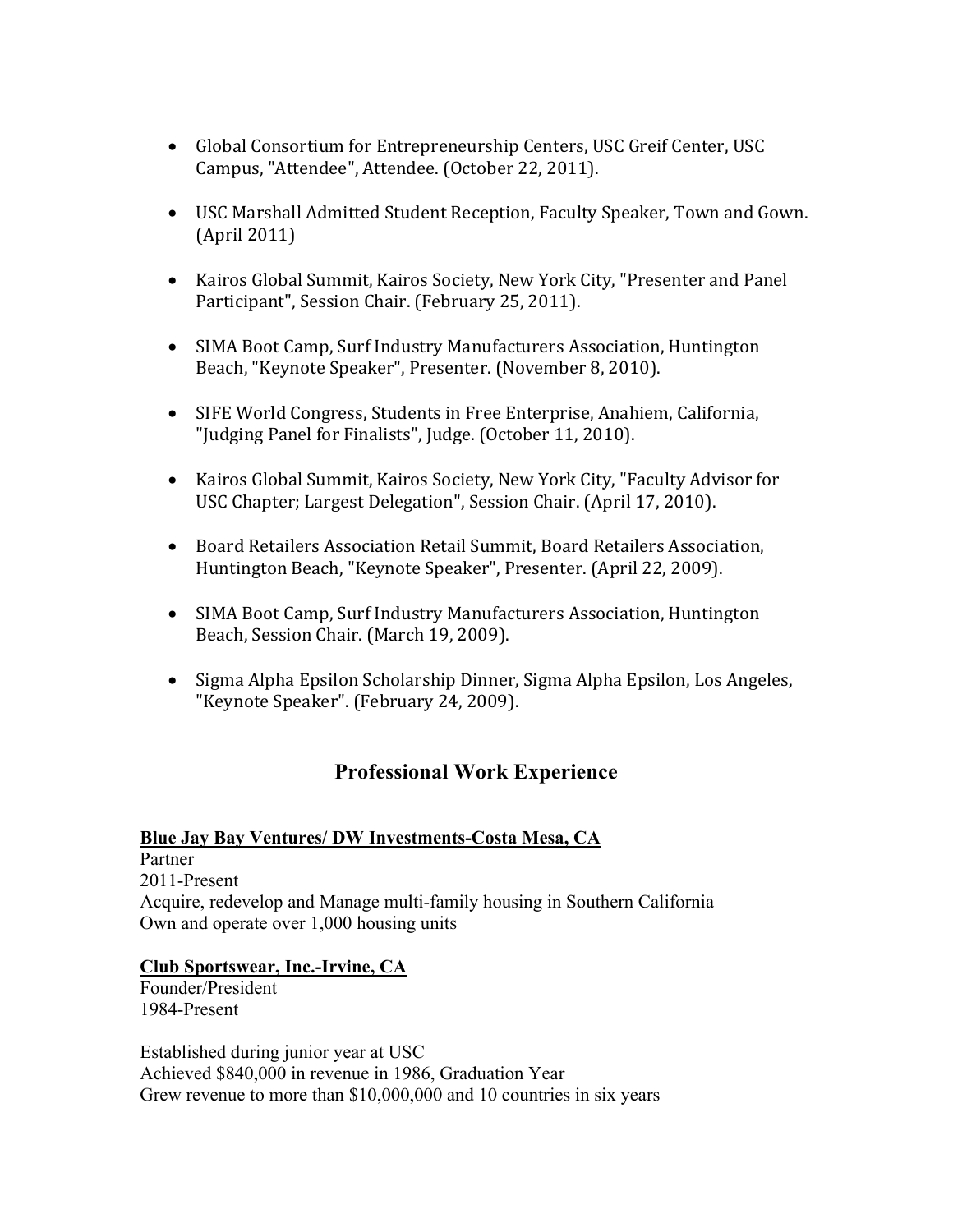Leader in the beach apparel industry

#### **Billabong International, LTD Australia**

Consultant 2007-2013

Worked directly with President and leadership on a multitude of projects Responsible for P&L issues on retail projects Represent Company with major retail developers and property owners

#### **Billabong International-Irvine, CA**

President GSM Investments 2004-2007

President of retail division that ran over 40 surf shops Successfully completed two multi chain acquisitions

#### **Island Fun, Inc.-Lahaina, Maui HI**

Founder/President **Honolua Surf Co.** 1995-2004

Founder of successful Hawaiian based chain of retail stores Built chain and brand to 19 locations and over \$20 million in revenue Successful sale to Billabong International in January 2004

#### **Mad Dog Enterprises, LLC- Santa Ana, CA**

Partner Initium Eyewear 2007-2011 Start-up eyewear and sunglass manufacturer Distribution through high end optical and retail boutiques Distributorships established in 8 foreign markets

#### **True Textiles, Inc.-Santa Ana, CA**

Founder/Chairman 1989-2005

Full service garment screen-printing business Established to meet the demand of growing Club Sportswear Successful sale of company to larger competitor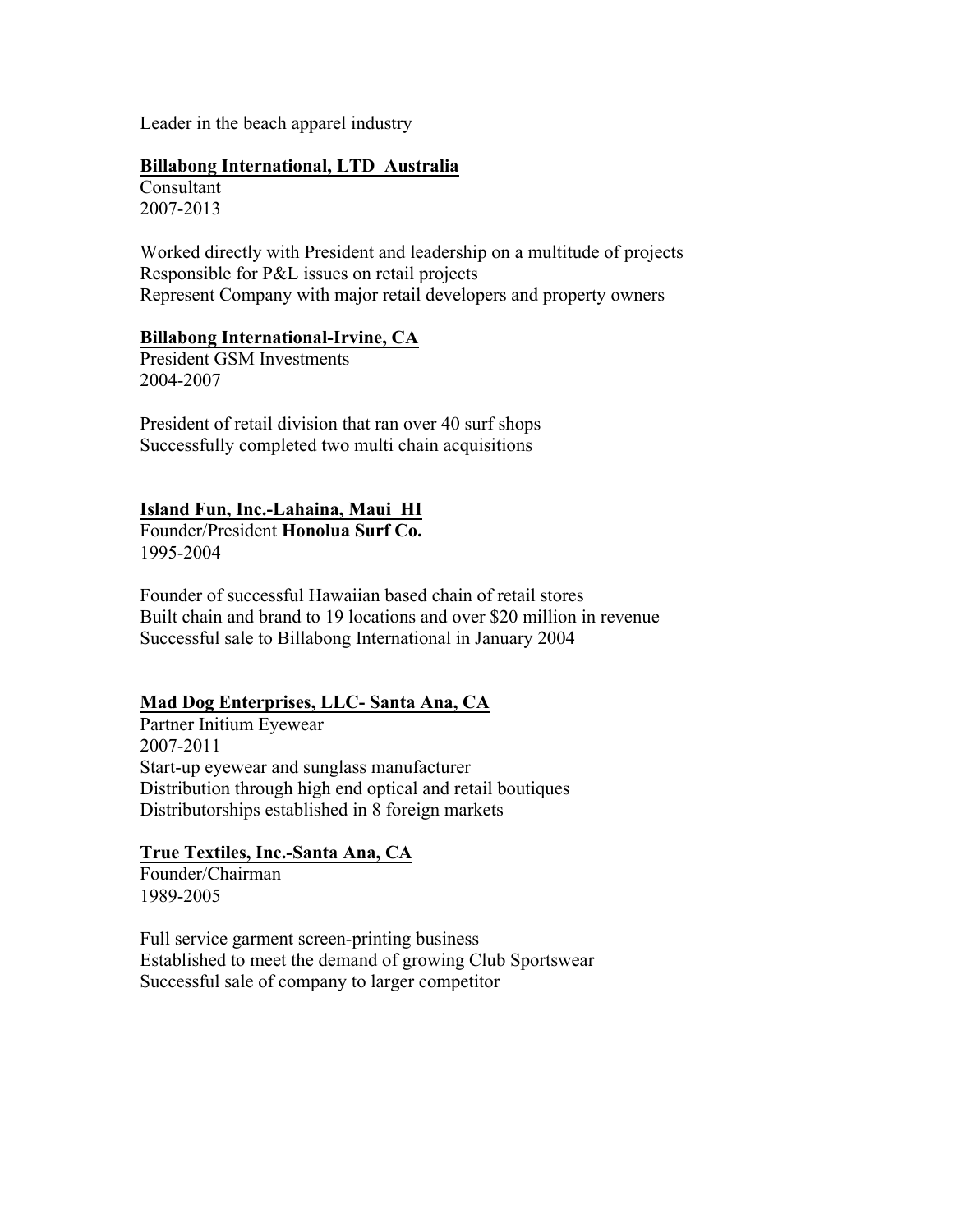## **Additional Personal Accomplishments**

University of Southern California-Los Angeles

- 1986 Graduated top of USC Business School in Entrepreneurship
- Marcia Israel Award Winner

International Triathlon Union World Championships

- 2004 Madeira Portugal Gold Medalist
- 2005 Honolulu Hawaii Gold Medalist
- 2008 Vancouver Canada Bronze Medalist
- 2011 London England Bronze in Pre-Olympic Paratriathlon

United States Triathlon Association

- 2011 Para-Duathlon National Champion-Tucson Arizona
- 2010 Bronze Medalist National Championships- NYC, NY

Ernst & Young Entrepreneur of the Year Award

- Winner 1991 Orange County
- Finalist 1988, 1989 & 1990

Harbor Day School -Newport Beach, California

• 2004 Alumnus of the Year

SIMA -Surf Industry Manufacturers Association

- 2000 Environmentalist of the Year
- S.B.A. 1991 Young Entrepreneur of the Year for the Western Region

ACE- Association of Collegiate Entrepreneurs

• Top 20 in 1990, 1991, 1992 and 1993

#### **Board of Directors Positions:**

Colony Starwood Homes NYSE symbol SFR

- Member Board of Directors 2013-present
- Member of Audit and Compensation committees
- CAF- Challenged Athletes Foundation
	- Member Board of Directors 2006-present
	- Chairman of Finance Committee
	- Treasurer